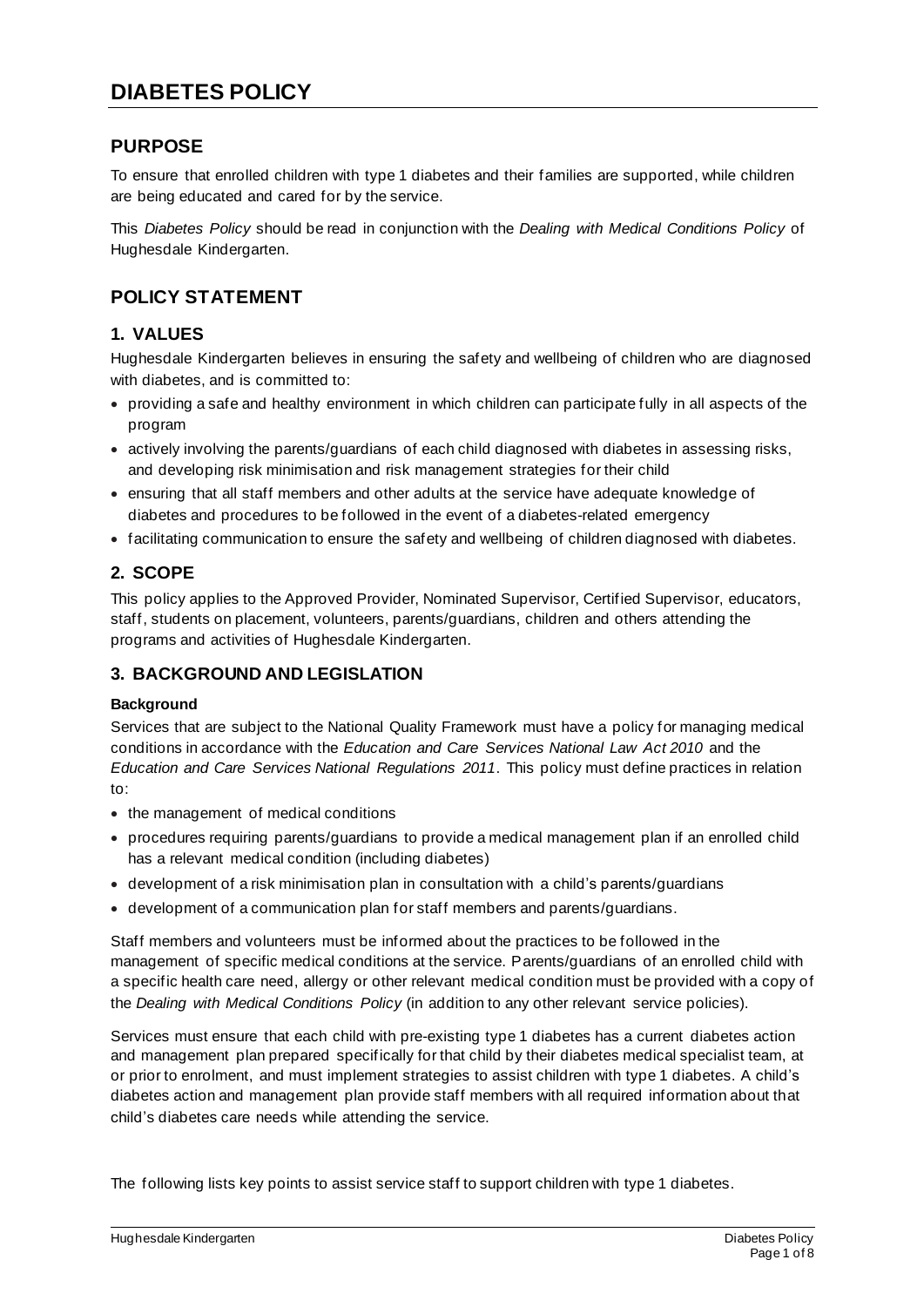- Follow the service's *Dealing with Medical Conditions Policy* (and this *Diabetes Policy*) and procedures for medical emergencies involving children with type 1 diabetes.
- Parents/guardians should notify the service immediately about any changes to the child's individual diabetes action and management plan.
- The child's diabetes medical specialist team may include an endocrinologist, diabetes nurse educator and other allied health professionals. This team will provide parents/guardians with a diabetes action and management plan to supply to the service. Examples can be found here: http://www.diabetesvic.org.au/resources
- Contact Diabetes Australia Vic for further support, information and professional development sessions.

Most children with type 1 diabetes can enjoy and participate in service programs and activities to their full potential, but are likely to require additional support from service staff to manage their diabetes. While attendance at the service should not be an issue for children with type 1 diabetes, they may require time away to attend medical appointments.

#### **Legislation and standards**

Relevant legislation and standards include but are not limited to:

#### **Legislation and standards**

Relevant legislation and standards include but are not limited to:

- *Education and Care Services National Law Act 2010*: Sections 167, 169
- *Education and Care Services National Regulations 2011*: Regulations 90–96, 102, 136, 137, 146, 147, 160–162, 168(2)(d), 173, 177, 181, 183, 184, 246
- *Health Records Act 2001* (Vic)
- *National Quality Standard*, Quality Area 2: Children's Health and Safety
- *Occupational Health and Safety Act 2004* (Vic)
- *Privacy and Data Protection Act 2014* (Vic)
- *Privacy Act 1988* (Cth)
- *Public Health and Wellbeing Act 2008*

The most current amendments to listed legislation can be found at:

- Victorian Legislation Victorian Law Today: http://www.legislation.vic.gov.au/
- Commonwealth Legislation ComLaw: http://www.comlaw.gov.au/
- *Public Health and Wellbeing Regulations 2009* (Vic)

## **4. DEFINITIONS**

The terms defined in this section relate specifically to this policy. For commonly used terms e.g. Approved Provider, Nominated Supervisor, Regulatory Authority etc. refer to the *General Definitions* section of this manual.

**Type 1 diabetes:** An autoimmune condition that occurs when the immune system damages the insulin producing cells in the pancreas. Type 1 diabetes is treated with insulin replacement via injections or a continuous infusion of insulin via a pump. Without insulin treatment, type 1 diabetes is life threatening.

**Type 2 diabetes:** Occurs when either insulin is not working effectively (insulin resistance) or the pancreas does not produce sufficient insulin (or a combination of both). Type 2 diabetes accounts for 85 to 90 per cent of all cases of diabetes and usually develops in adults over the age of 45 years, but is increasingly occurring in individuals at a younger age. Type 2 diabetes is unlikely to be seen in children under the age of 4 years.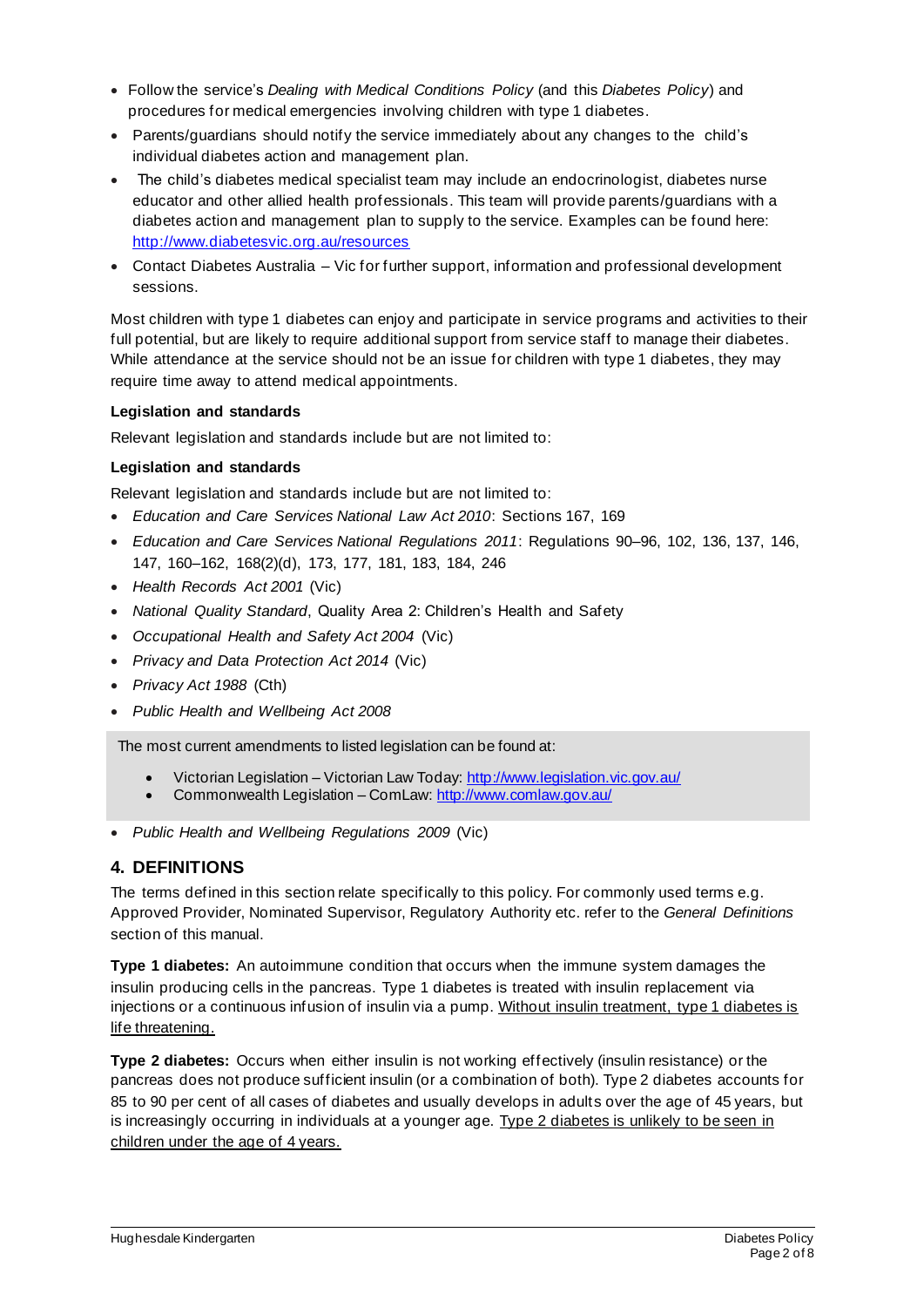**Hypoglycaemia** *or* **hypo (low blood glucose):** Hypoglycaemia refers to having a blood glucose level that is lower than normal i.e. below 4 mmol/L, even if there are no symptoms. Neurological symptoms can occur at blood glucose levels below 4 mmol/L and can include sweating, tremors, headache, pallor, poor co-ordination and mood changes. Hypoglycaemia can also impair concentration, behaviour and attention, and symptoms can include a vague manner and slurred speech.

Hypoglycaemia is often referred to as a 'hypo'. Common causes include but are not limited to:

- taking too much insulin
- delaying a meal
- consuming an insufficient quantity of carbohydrate
- undertaking unplanned or unusual exercise.

It is important to treat hypoglycaemia promptly and appropriately to prevent the blood glucose level from falling even lower, as very low levels can lead to loss of consciousness and convulsions. The child's diabetes management plan will provide specific guidance for services in preventing and treating a hypo.

**Hyperglycaemia (high blood glucose):** Hyperglycaemia occurs when the blood glucose level rises above 15 mmol/L. Hyperglycaemia symptoms can include increased thirst, tiredness, irritability and urinating more frequently. High blood glucose levels can also affect thinking, concentration, memory, problem-solving and reasoning. Common causes include but are not limited to:

- taking insufficient insulin
- consuming too much carbohydrate
- common illnesses such as a cold
- stress.

**Insulin:** Medication prescribed and administered by injection or continuously by a pump device to lower the blood glucose level. In the body, insulin allows glucose from food (carbohydrates) to be used as energy, and is essential for life.

**Blood glucose meter:** A compact device used to check a small blood drop sample to determine the blood glucose level.

**Continuous Glucose Monitor:** Continuous Glucose Monitoring (CGM) is a means of measuring glucose levels continuously, in contrast to a blood glucose meter that measures a single point in time. A Continuous Glucose Monitoring System sensor is inserted into the skin separately to the insulin pump, and measures the level of glucose in the interstitial fluid (fluid in the tissue). The sensor continuously sends real-time glucose readings wirelessly to a receiver (the insulin pump, a smart phone or dedicated device) so the user can view the information. The CGM receiver and/or compatible smart device can usually be set to send custom alerts to the user when certain glucose

thresholds are reached or if levels are changing rapidly, reducing or eliminating the need for b lood glucose finger prick tests and enabling early intervention to prevent the person becoming 'hypo' or 'hyper'. Children in Australia with type 1 diabetes have free access to CGM technology.

**Flash Glucose Monitor:** Flash Glucose Monitoring (FGM) uses a sensor attached to the skin, much like a continuous glucose monitor, to measure glucose levels without finger pricks. In contrast to CGM, the FGM sensor will not continuously send readings to a device. The reader (certain blood glucose monitors and smart phones) is scanned over the sensor to obtain the data.

**Insulin pump:** A small, computerised device to deliver insulin constantly, connected to an individual via an infusion line inserted under the skin.

**Ketones:** Occur when there is insufficient insulin in the body. High levels of ketones can make children very sick. Extra insulin is required (given to children by parents/guardians) when ketone levels are >0.6 mmol/L if insulin is delivered via a pump, or >1.0 mmol/L if on injected insulin.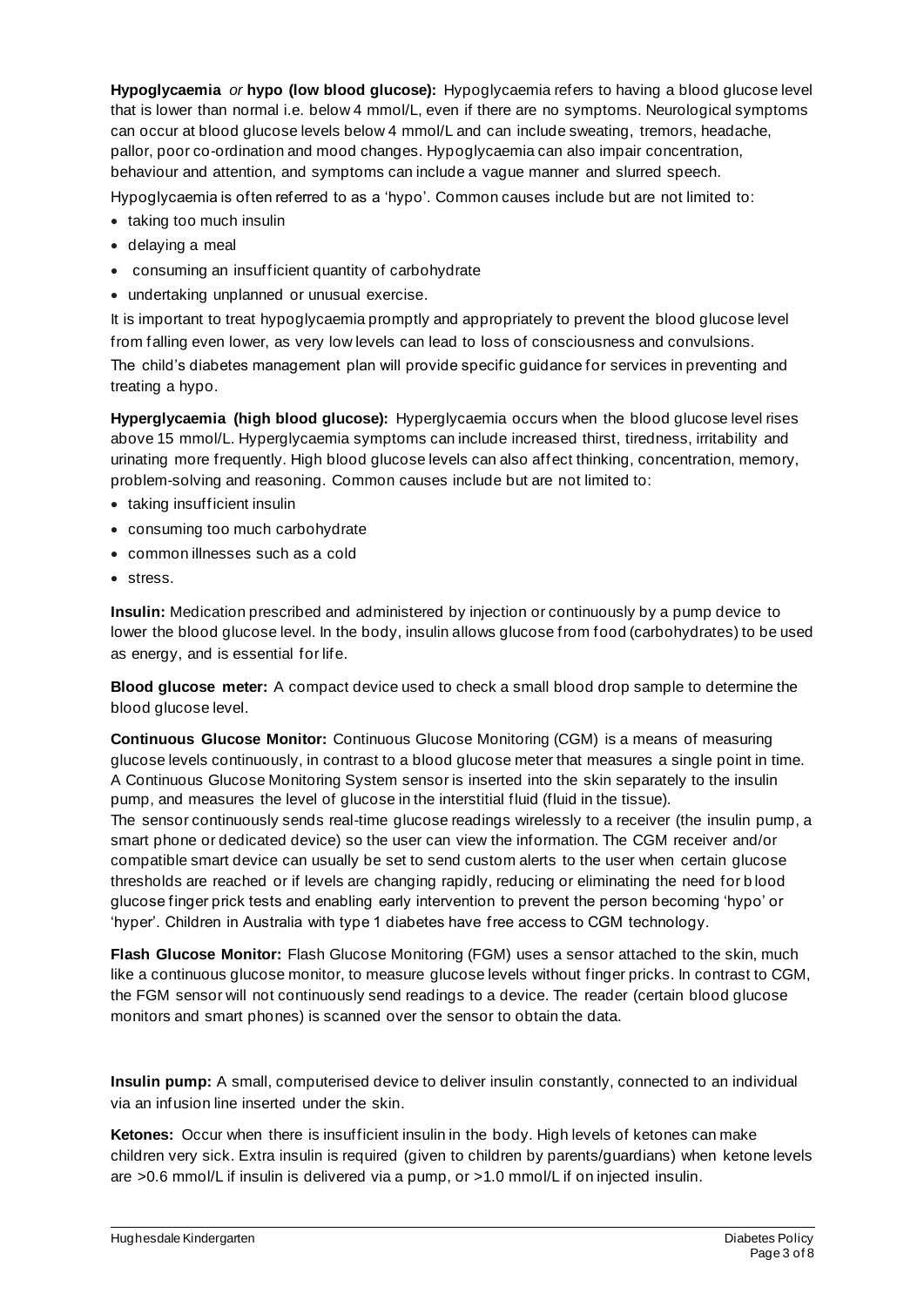## **5. SOURCES AND RELATED POLICIES**

#### **Sources**

- Caring for Diabetes in Children and Adolescents, Royal Children's Hospital Melbourne: http://www.rch.org.au/diabetesmanual/
- Diabetes Victoria, multiple resources available to download here: www.diabetesvic.org.au/resources
	- − Information about professional learning for teachers (i.e. *Diabetes in Schools* one day seminars for teachers and early childhood staff), sample management plans and online resources.
- Diabetes Victoria, Professional development program for schools and early childhood settings: https://www.diabetesvic.org.au/how-we-help-detail?tags=Left-Mega-Nav%2FSchools&content\_id=a1R9000000HsgqyEAB&bdc=1

#### **Service policies**

- *Administration of First Aid Policy*
- *Administration of Medication Policy*
- *Dealing with Medical Conditions Policy*
- *Enrolment and Orientation Policy*
- *Excursions and Service Events Policy*
- *Food Safety Policy*
- *Hygiene Policy*
- *Incident, Injury, Trauma and Illness Policy*
- *Inclusion and Equity Policy*
- *Nutrition and Active Play Policy*
- *Occupational Health and Safety Policy*
- *Privacy and Confidentiality Policy*
- *Supervision of Children Policy*

# **PROCEDURES**

#### **The Approved Provider or Persons with Management and Control is responsible for:**

- ensuring that a diabetes policy is developed and implemented at the service
- ensuring that the Nominated Supervisor, educators, staff, students and volunteers at the service are provided with a copy of the *Diabetes Policy*, including the section on management strategies (refer to Attachment 1 – Strategies for the management of diabetes in children at the service), and the *Dealing with Medical Conditions Policy*
- ensuring that the programs delivered at the service are inclusive of children diagnosed with diabetes (refer to *Inclusion and Equity Policy*), and that children with diabetes can participate in all activities safely and to their full potential
- ensuring that the parents/guardians of an enrolled child who is diagnosed with diabetes are provided with a copy of the *Diabetes Policy* (including procedures) and the *Dealing with Medical Conditions Policy* (Regulation 91)
- ensuring that the Nominated Supervisor, staff and volunteers at the service are aware of the strategies to be implemented for the management of diabetes at the service (refer to Attachment 1 – Strategies for the management of diabetes in children at the service)
- ensuring that staff have access to appropriate training and professional development opportunities and are adequately resourced to work with children with Type 1 Diabetes and their families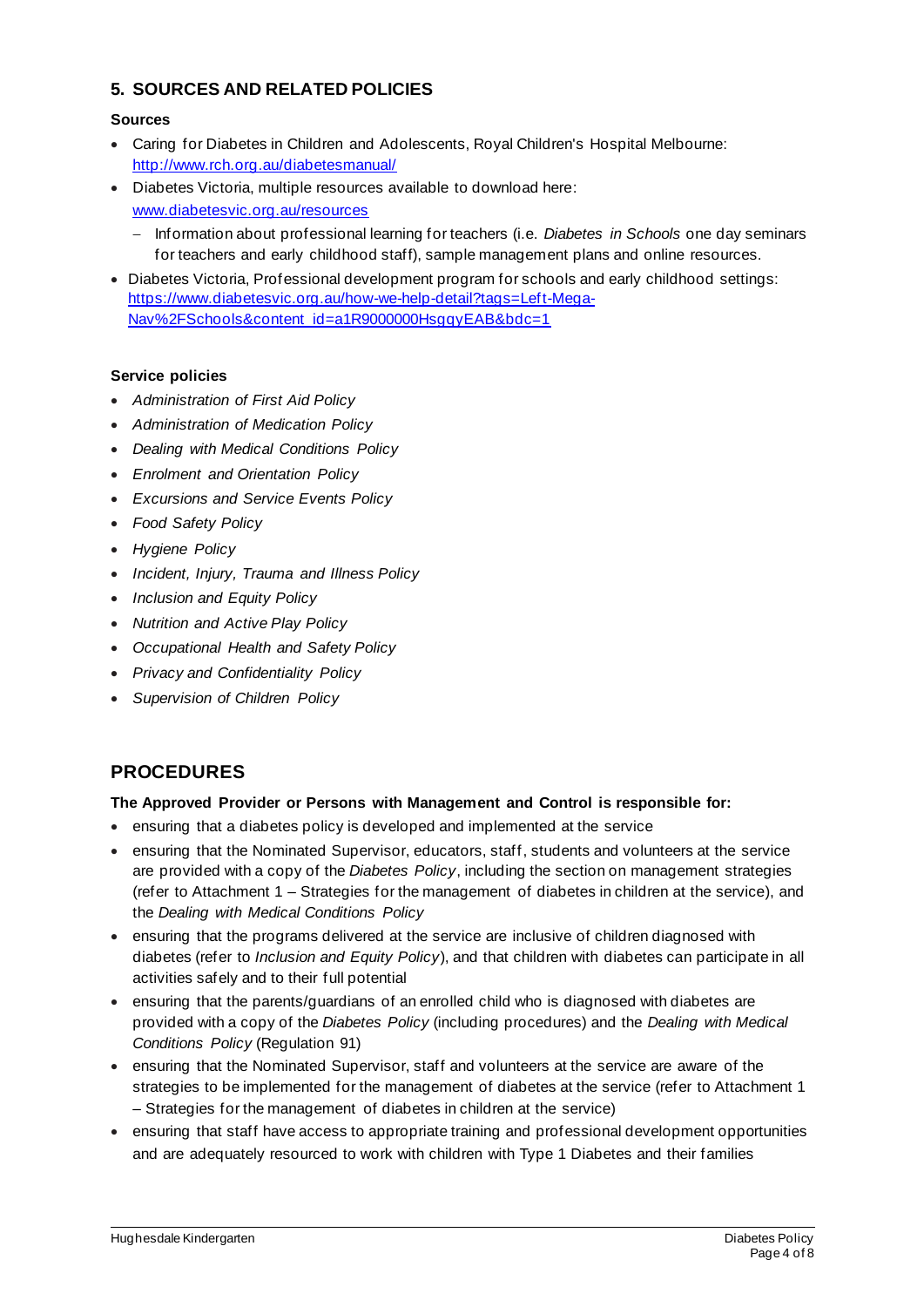- ensuring that each enrolled child who is diagnosed with diabetes has a current diabetes action and management plan prepared specifically for that child by their diabetes medical specialist team, at or prior to enrolment and signed off by all relevant parties
- ensuring that the Nominated Supervisor, educators, staff, students, volunteers and others at the service follow the child's diabetes action and management plan in the event of an incident at the service relating to their diabetes
- ensuring that a risk minimisation plan is developed for each enrolled child diagnosed with diabetes in consultation with the child's parents/guardians, in accordance with Regulation 90(iii)
- ensuring that a communication plan is developed for staff and parents/guardians in accordance with Regulation 90(iv), and encouraging ongoing communication between parents/guardians and staff regarding the management of the child's medical condition
- ensuring that children diagnosed with diabetes are not discriminated against in any way and are able to participate fully in all programs and activities at the service
- following appropriate reporting procedures set out in the *Incident, Injury, Trauma and Illness Policy* in the event that a child is ill, or is involved in a medical emergency or an incident at the service that results in injury or trauma.

#### **The Nominated Supervisor and Person in Day to Day Charge is responsible for:**

- ensuring that the *Diabetes Policy* is implemented at the service
- compiling a list of children with diabetes and placing it in a secure but readily accessible location known to all staff. This should include the diabetes action and management plan for each child
- following the strategies developed for the management of diabetes at the service (refer to Attachment 1 – Strategies for the management of diabetes in children at the service)
- organising appropriate training and professional development for educators and staff to enable them to work effectively with children with Type 1 Diabetes and their families
- ensuring that all staff, including casual and relief staff, are aware of children diagnosed with diabetes, symptoms of low blood sugar levels, and the location of medication and diabetes action and management plans
- following the child's diabetes action and management plan in the event of an incident at the service relating to their diabetes
- following the risk minimisation plan for each enrolled child diagnosed with diabetes
- ensuring that programmed activities and experiences take into consideration the individual needs of all children, including children diagnosed with diabetes
- communicating daily with parents/guardians regarding the management of their child's diabetes
- ensuring that children diagnosed with diabetes are not discriminated against in any way and are able to participate fully in all programs and activities at the service.

#### **Educators and other staff are responsible for:**

- reading and complying with this *Diabetes Policy* and the *Dealing with Medical Conditions Policy*
- following the strategies developed for the management of diabetes at the service (refer to Attachment 1 – Strategies for the management of diabetes in children at the service)
- working with individual parents/guardians to determine the most appropriate supp ort for their child
- following the risk minimisation plan for each enrolled child diagnosed with diabetes
- knowing which children are diagnosed with diabetes, and the location of their medication and diabetes action and management plans
- following the child's diabetes action and management plan in the event of an incident at the service relating to their diabetes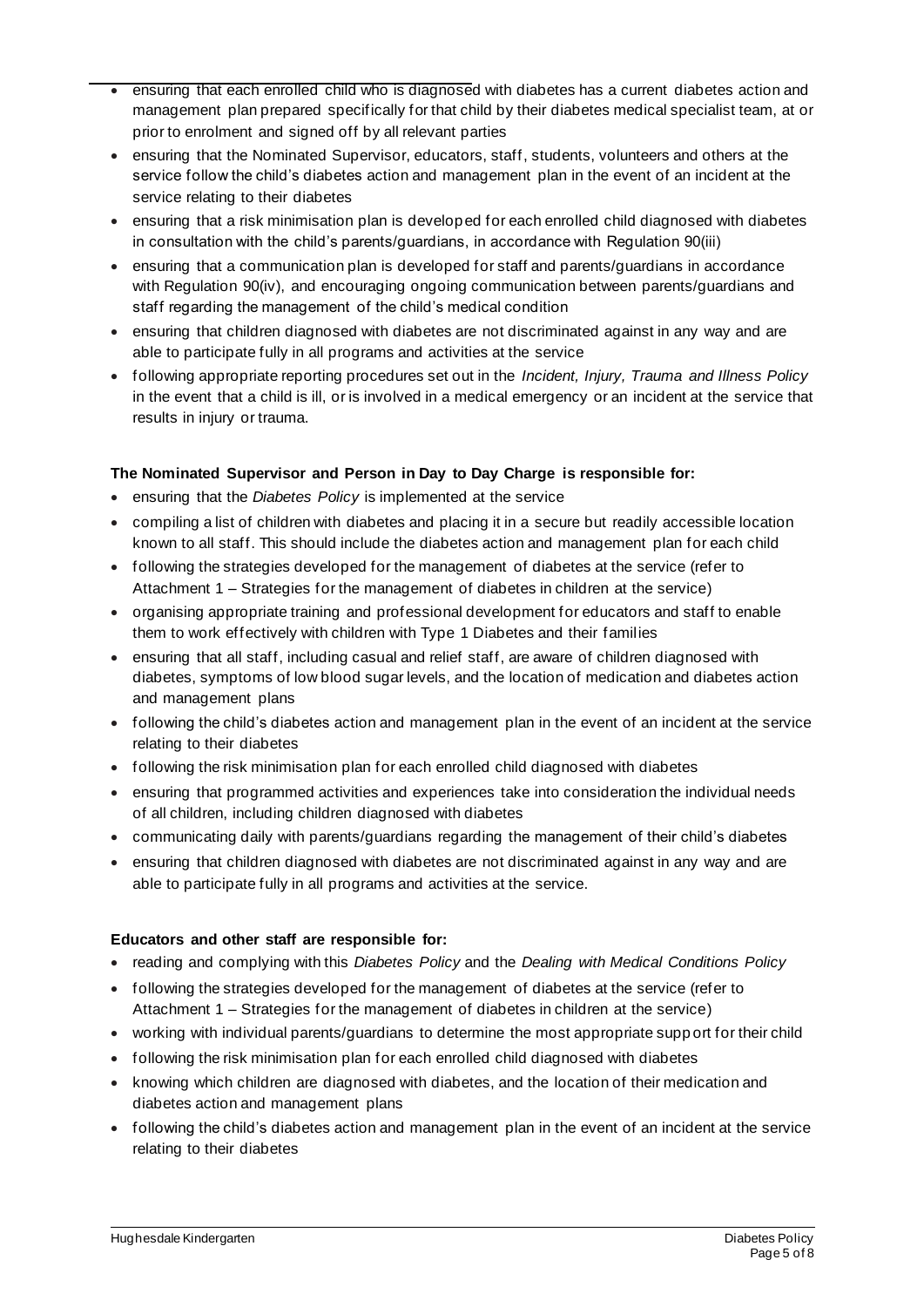- communicating daily with parents/guardians regarding the management of their child's medical condition
- ensuring that children diagnosed with diabetes are not discriminated against in any way and are able to participate fully in all programs and activities at the service.

#### **All parents/guardians are responsible for:**

• reading and complying with this *Diabetes Policy*, diabetes management strategies (refer to Attachment 1 – Strategies for the management of diabetes in children at the service), and the *Dealing with Medical Conditions Policy.*

#### **Parents/guardians of children diagnosed with type 1 diabetes are responsible for:**

- providing the service with a current diabetes action and management plan prepared specifically for their child by their diabetes medical specialist team and signed off by all relevant parties
- working with the Approved Provider to develop a risk minimisation plan for their child
- working with the Approved Provider to develop a communication plan
- working with educators and staff to assist them to provide the most appropriate support for their child
- ensuring that they provide the service with any equipment, medication or treatment, as specified in the child's individual diabetes action and management plan.

#### **Volunteers and students, while at the service, are responsible for following this policy and its procedures.**

## **EVALUATION**

In order to assess whether the values and purposes of the policy have been achieved, the Approved Provider will:

- selectively audit enrolment checklists (for example, annually) to ensure that documentation is current and complete
- regularly seek feedback from everyone affected by the policy regarding its effectiveness
- monitor the implementation, compliance, complaints and incidents in relation to this policy
- keep the policy up to date with current legislation, research, policy and best practice
- revise the policy and procedures as part of the service's policy review cycle, or following a hypo emergency at the service, to identify any changes required
- notify parents/guardians at least 14 days before making any changes to this policy or its procedures.

## **ATTACHMENTS**

• Attachment 1: Strategies for the management of diabetes in children at the service

## **AUTHORISATION**

This policy was adopted by the Approved Provider of Hughesdale Kindergarten on 14 October 2020.

# **REVIEW DATE: OCTOBER 2023**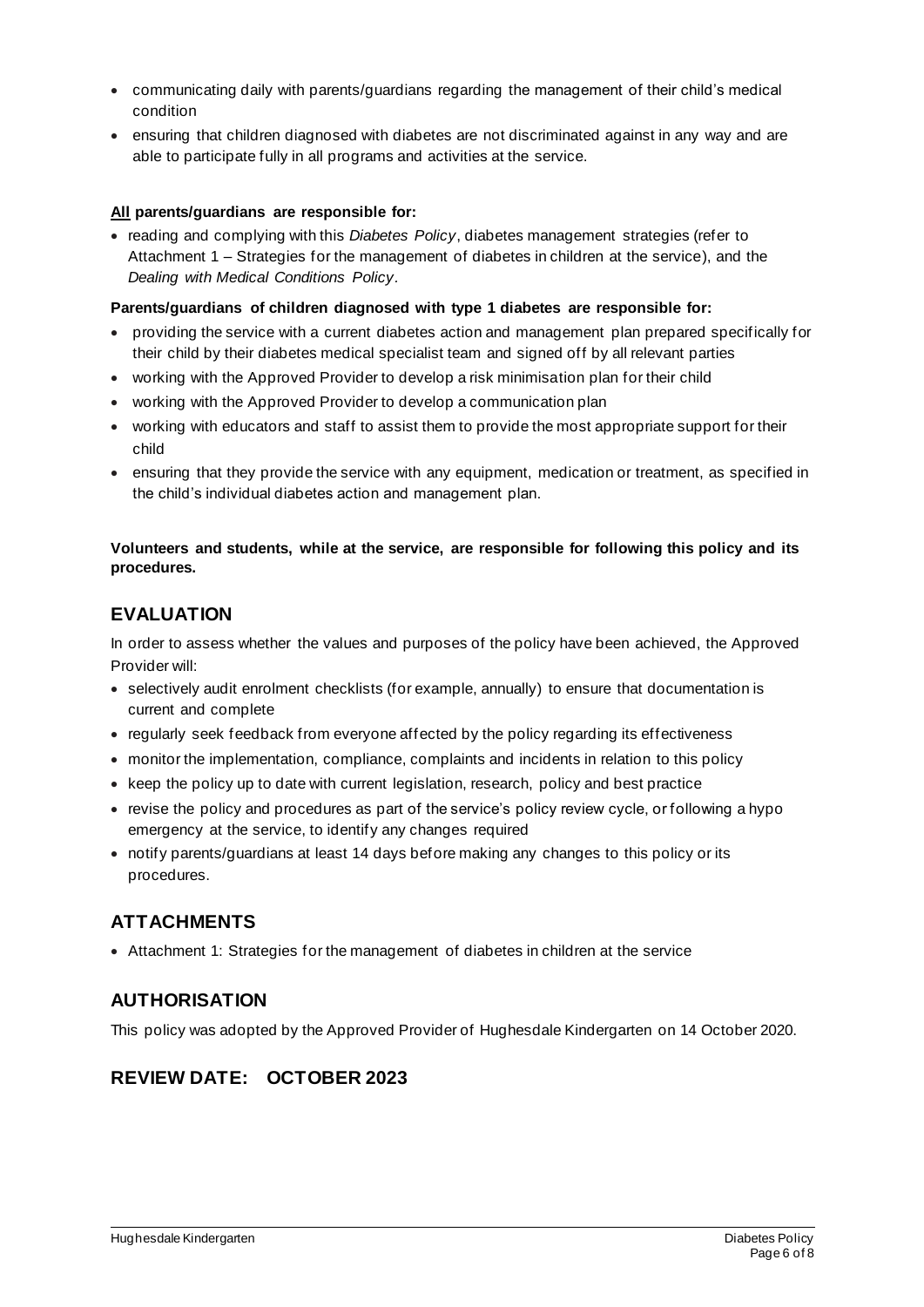# **ATTACHMENT 1 Strategies for the management of diabetes in children at the service**

| <b>Strategy</b>                                      | <b>Action</b>                                                                                                                                                                                                                                                                                                                                                                                                                                                                                                                                                                                                                                                                                                                                                                                                                                                                                                                                                                            |
|------------------------------------------------------|------------------------------------------------------------------------------------------------------------------------------------------------------------------------------------------------------------------------------------------------------------------------------------------------------------------------------------------------------------------------------------------------------------------------------------------------------------------------------------------------------------------------------------------------------------------------------------------------------------------------------------------------------------------------------------------------------------------------------------------------------------------------------------------------------------------------------------------------------------------------------------------------------------------------------------------------------------------------------------------|
| <b>Monitoring of</b><br>blood glucose (BG)<br>levels | • Checking of blood glucose (BG) levels is performed using a blood<br>glucose meter, continuous glucose monitoring or a flash glucose monitor<br>(refer to Definitions). The child's diabetes action and management plan<br>should state the times that BG levels should be checked, the method of<br>relaying information to parents/guardians about BG levels and any<br>intervention required if the BG level is found to be below or above<br>certain thresholds. A communication book can be used to provide<br>information about the child's BG levels between parents/guardians and<br>the service at the end of each session.<br>Children are likely to need assistance with performing BG checks.<br>$\bullet$<br>• Parents/guardians should be asked to teach service staff about BG<br>checking procedures.<br>Parents/guardians are responsible for supplying a blood glucose meter<br>$\bullet$<br>or in-date test strips if required for their child while at the service. |
| <b>Managing</b><br>hypoglycaemia<br>(hypos)          | • Hypos or suspected hypos should be recognised and treated promptly,<br>according to the instructions provided in the child's diabetes action and<br>management plan.<br>Parents/guardians are responsible for providing the service with oral<br>$\bullet$<br>hypoglycaemia treatment (hypo food) for their child in an appropriately<br>labelled container.<br>This hypo container must be securely stored and readily accessible to<br>all staff.                                                                                                                                                                                                                                                                                                                                                                                                                                                                                                                                    |
| Administering<br>insulin                             | • Administration of insulin during service hours may be required; this will<br>be specified in the child's diabetes action and management plan.<br>• As a guide, insulin for service-aged children is commonly administered:<br>- twice a day: before breakfast and dinner at home<br>- by a small insulin pump worn by the child<br>- If insulin is required please seek specific advice from the child's<br>diabetes treatment team.                                                                                                                                                                                                                                                                                                                                                                                                                                                                                                                                                   |
| <b>Managing ketones</b>                              | • Ketone checking may be required when their blood glucose level is<br>>15.0 mmol/L.<br>Refer to the child's diabetes action and management plan.<br>٠                                                                                                                                                                                                                                                                                                                                                                                                                                                                                                                                                                                                                                                                                                                                                                                                                                   |
| <b>Off-site excursions</b><br>and activities         | • With good planning, children should be able to participate fully in all<br>service activities, including attending excursions.<br>The child's diabetes action and management plan should be reviewed<br>$\bullet$<br>prior to an excursion, with additional advice provided by the child's<br>diabetes medical specialist team and/or parents/guardians, as required.                                                                                                                                                                                                                                                                                                                                                                                                                                                                                                                                                                                                                  |
| Infection control                                    | Infection control procedures must be developed and followed. Infection<br>$\bullet$<br>control measures include being informed about ways to prevent infection<br>and cross-infection when checking BG levels, handwashing, having one<br>device per child and not sharing devices between individuals, using<br>disposable lancets and safely disposing of all medical waste.                                                                                                                                                                                                                                                                                                                                                                                                                                                                                                                                                                                                           |
| <b>Timing meals</b>                                  | Most meal requirements will fit into regular service routines.<br>$\bullet$                                                                                                                                                                                                                                                                                                                                                                                                                                                                                                                                                                                                                                                                                                                                                                                                                                                                                                              |